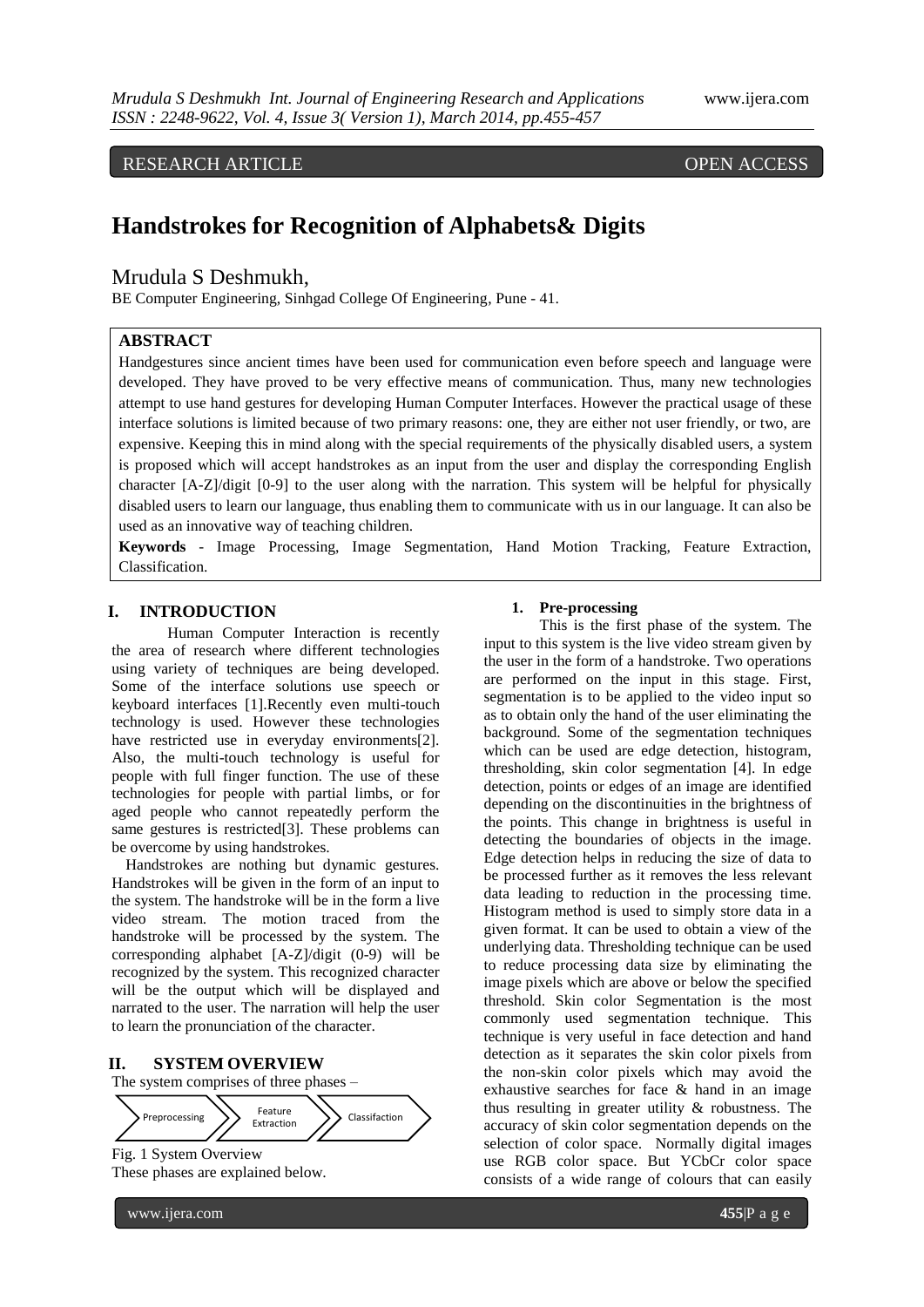classify skin & non-skin color pixels irrespective of illumination conditions. Thus, there is a need to convert these images into YCbCr color space.Transformation of RGB to YCrCb is as follows-

 $Y = 0.299R + 0.587G + 0.114B$  $Cr = R - Y$  $Cb = B - Y$ Ranges for Y, Cr, Cb values are Y>80, 85<Cb<135, 135>Cr>180 Where Y, Cb,  $Cr = [0, 255]$ .



Fig. 2 Skin color Segmentation

The second operation we do in this phase is centroid calculation. We calculate the centroid of the hand so that we can trace the hand motion path from the input.

#### **2. Feature Extraction**

The input to this stage is the segmented image obtained after pre-processing stage. This image is then mapped to a standard plane of predefined size so as to get fixed dimension images for feature extraction. This process is called image normalization. Features are calculated from the normalized image which can be used as the basis of classification. Feature is simply an n-dimensional vector containing the numerical information of an object. Features extracted from an image vary largely depending upon the application for which it is used.The objective of feature extraction is to map input pattern onto points in a feature vector. For the proposed system we can use features like start & end point of the handstroke, mean, standard deviation, eccentricity, no. of horizontal & vertical lines, etc.

### **3. Classification**

Classification maps the points in the feature vector to a predefined class label. In other words, the input is classified depending on the values of its features and the values of features of sample images stored in the database. There are different classifiers viz. Naïve Bayesian Classifier, Decision tree classifier, k nearest neighbour, neural networks, etc. [5] NB models are commonly used in machine learning applications, as they are simple. In this each attribute to contributes towards the final decision equally and is independent of the other attributes. The efficiency of NB is greater due to its simplicity & thus it can be used in various domains. Decision Tree Classifiers are easy to understand & easy to implement. Also, they perform well on continuous as well on discreet classification is done without much computation. Neural networks are as complex as human nervous system. Yet they easily represent complex relationships between input & output. Neural network is not so easy to understand from visual representation & is also difficult to explain.





Fig 3. Classification using combination of Decision Trees& Naïve Bayes Classifier

For the proposed system, a combination of two classifiers can be used. Decision tree classifier can be used to classify the input until it gets a class label. Further classification can be done using Naïve Bayes classifier which will check the probability of the input resembling with the characters belonging to that class. The sample data which will have the highest probability of being the same as the specified input will be the resultant character.

#### **III. OUTPUT**

The output will be obtained from the classification phase. The corresponding alphabet [A-Z]/digit [0-9] will then be displayed to the user. This will help the user to improve the hand motion while giving the handstroke next time. The output displayed will give the correct way to perform the handstroke.

The displayed output will also be narrated to the user. This will enable the user to pronounce the alphabet/digit. It will specially be helpful for visually impaired people as they will know how to write the characters  $\&$  how to pronounce it, thus helping in communication.